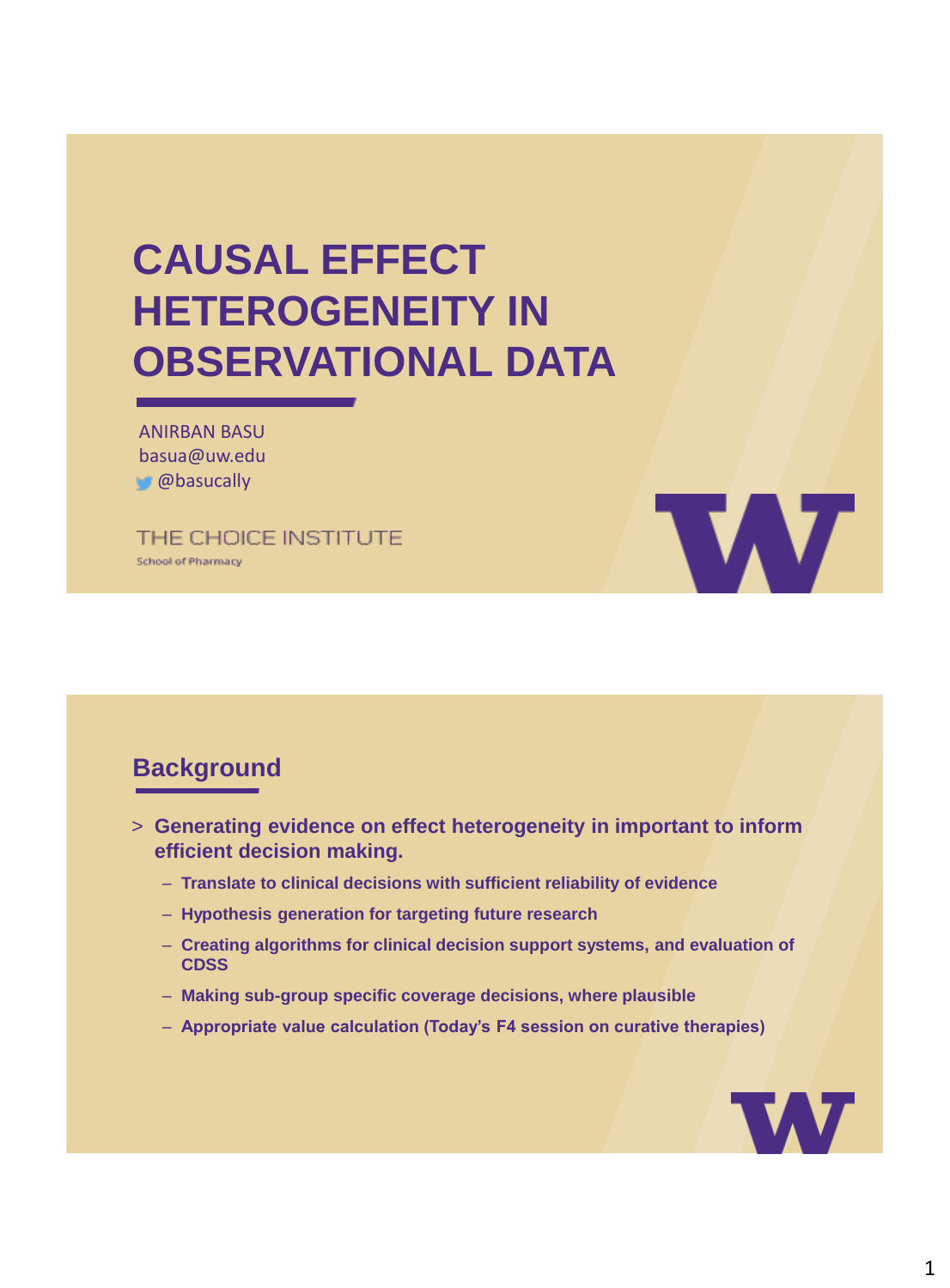## **Background**

- > **Reliable evidence -> accurate and unbiased**
- > **Seek large samples for accuracy**
- > **Seek some form of randomization for unbiasedness**
- > **Seek cost-effective ways to produce such information**
- > **Typical RCTs often fail on all aspects and are not the best mechanism to produce information on heterogeneity.**
	- **Usually do not have large sample sizes**
	- **Generalizability issues**
	- **Costly**

## OBSERVATION STUDIES TO RESCUE?





**W**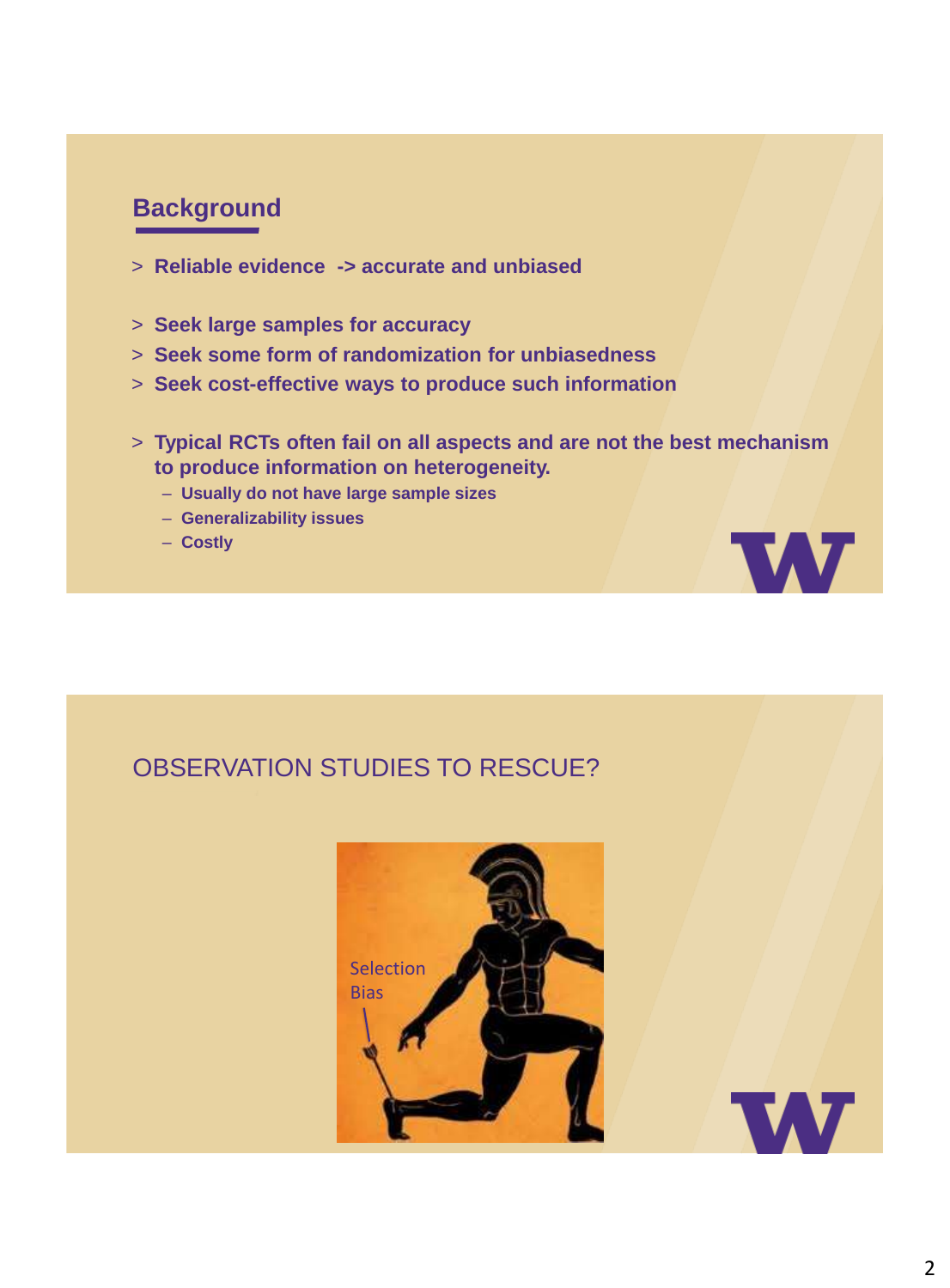

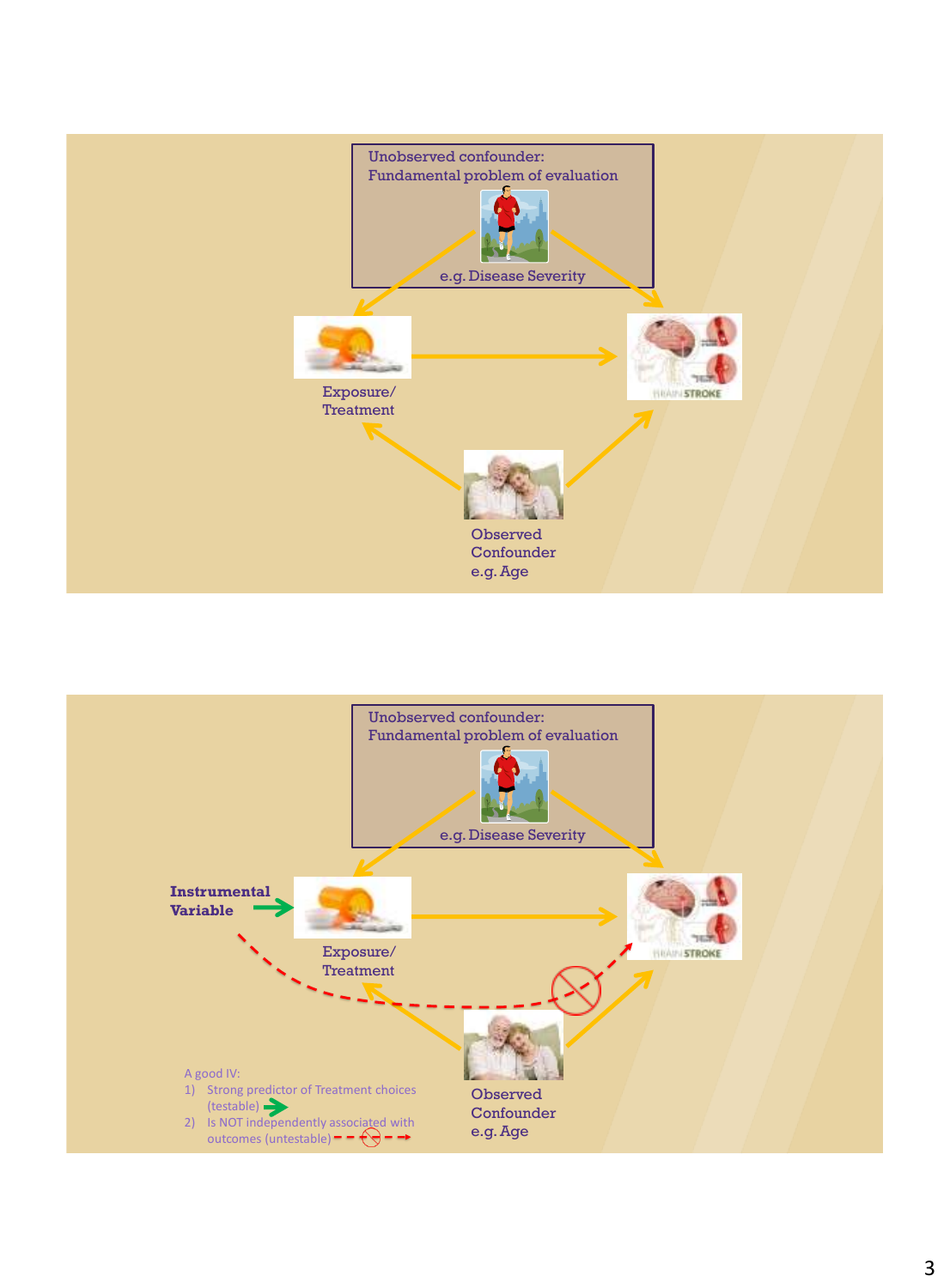

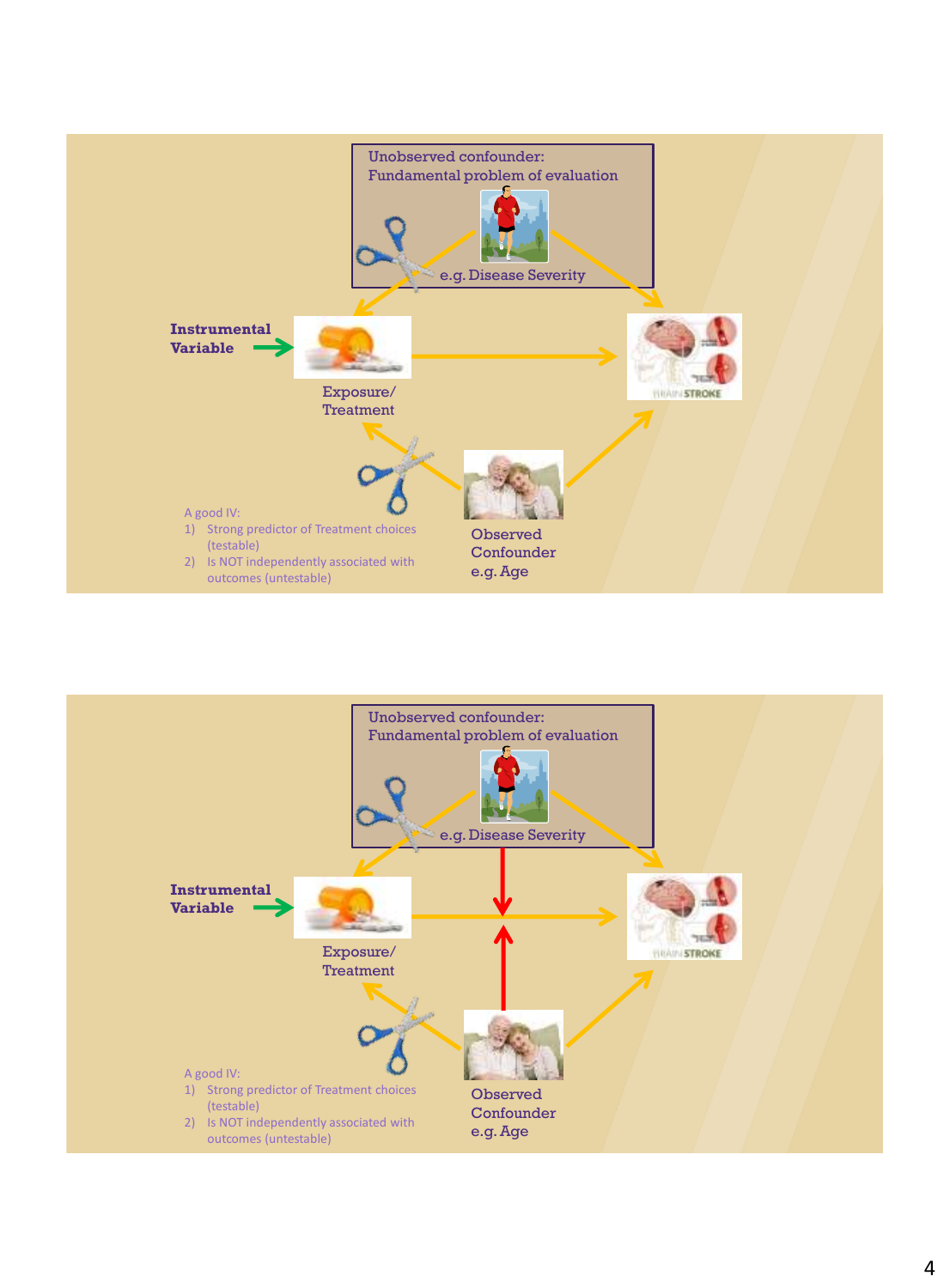

## **What is an IV estimating?**

- > **With a binary IV (e.g. two levels of formulary)**
	- **Local Average Treatment effect (Angrist and Rubin 1996)**
	- **Challenges:**
		- > **Who are these people (remember we don't observe some confounders in the data)?**
		- > **How generalizable are there effects to other?**

#### – **Partial salvation:**

- > **When the binary IV is a policy variable – LATE is at least interpretable**
- > **e.g. Oregon Medicaid Lottery**
- > **Better methods available with strong continuous instruments**

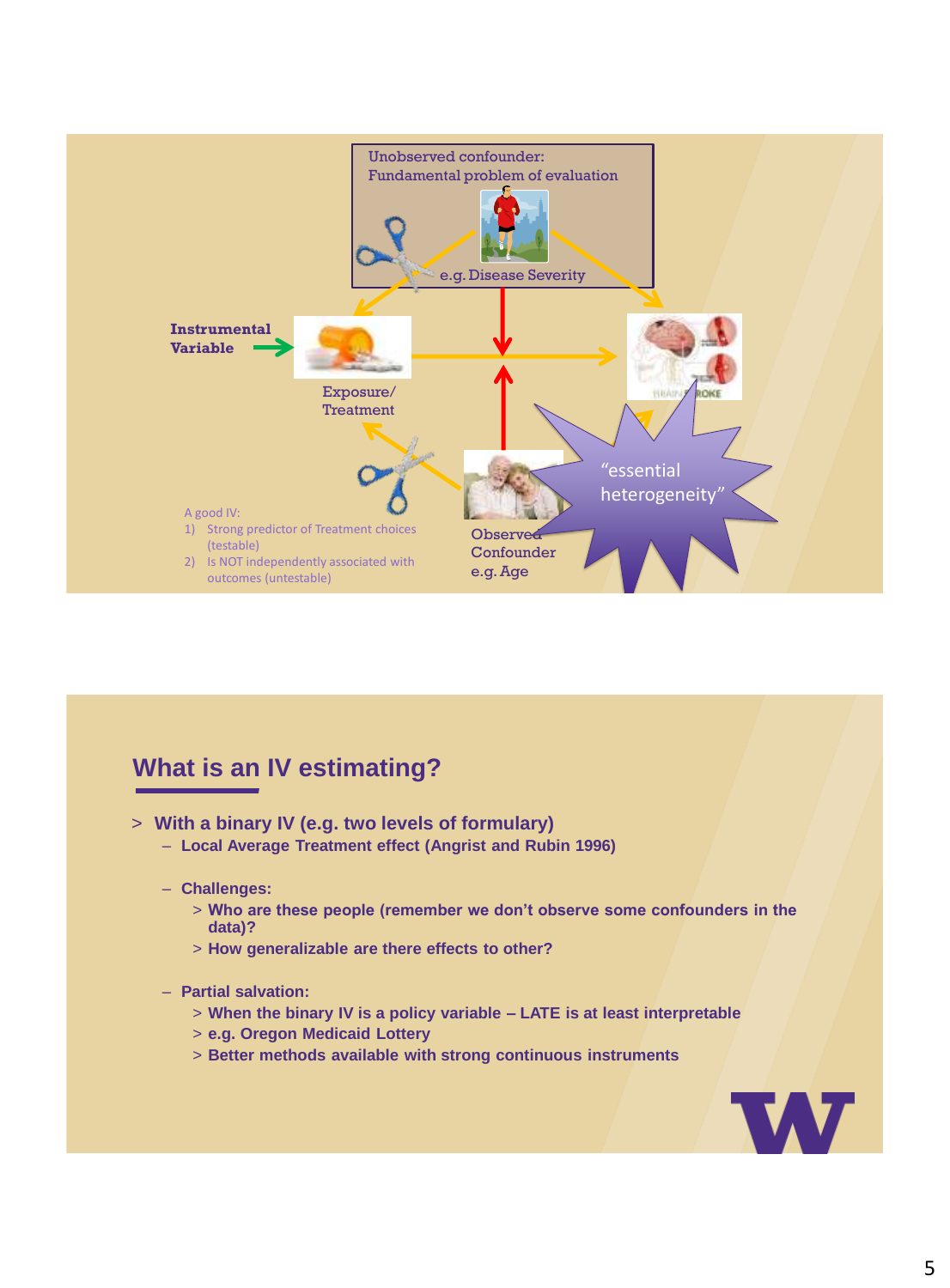## **Advanced Econometric Methods**

| Assumptions Cord In Making<br>Program Evaluations                                                                                                                                                                                                                                                                                                                                                                                                                                                                                                                                                                                                                                                                                                                                                                                                                                                                                                                                                                                                                                                                 |                                                                                                                                                                                                                                                                                                                                                                                                                                                                                                                                                                                                                                                                                                                                                                                                                                                                                                                                                                                                                                                                                                                                                                                                                                                                                                                                                                                                                                                                                                                                                                                                                                                                                                                                                                                                                                                                                                                                                                                                                                      |                                                                                                                                                                                                                                                                                                                                                                                                                                                                                                                                                                                                                                                                                                                                                                                                                                                                                                                                                                                                                                                                                                                                                                                                                                                                                                                                                                                                                                                                                                                                                                                                                                                                                                                                                                                                                                                                                                                                                          |                                                                                                                                                                                                                                                                                                                                                                                                                                                                                                                                                                                                                                                                                                                                                                                                                                                                                                                                                                                                                                                                                                                                                                                                                              | Little cropper<br>Telephone and determined after the party of the first factor that it<br>Service Colorado and Sales<br>they control at the                                                                                                                                                                                                                                                                                                                                                                                                                                                                                                                                                                                                                                                                                                                                                                                                                                                                                                                                                                                                                                                                                                                                                                                                                                                                                                                                                                                                                                                                                                                                                                                                                                                                                                                                                                                                                                                                                                                                                        |
|-------------------------------------------------------------------------------------------------------------------------------------------------------------------------------------------------------------------------------------------------------------------------------------------------------------------------------------------------------------------------------------------------------------------------------------------------------------------------------------------------------------------------------------------------------------------------------------------------------------------------------------------------------------------------------------------------------------------------------------------------------------------------------------------------------------------------------------------------------------------------------------------------------------------------------------------------------------------------------------------------------------------------------------------------------------------------------------------------------------------|--------------------------------------------------------------------------------------------------------------------------------------------------------------------------------------------------------------------------------------------------------------------------------------------------------------------------------------------------------------------------------------------------------------------------------------------------------------------------------------------------------------------------------------------------------------------------------------------------------------------------------------------------------------------------------------------------------------------------------------------------------------------------------------------------------------------------------------------------------------------------------------------------------------------------------------------------------------------------------------------------------------------------------------------------------------------------------------------------------------------------------------------------------------------------------------------------------------------------------------------------------------------------------------------------------------------------------------------------------------------------------------------------------------------------------------------------------------------------------------------------------------------------------------------------------------------------------------------------------------------------------------------------------------------------------------------------------------------------------------------------------------------------------------------------------------------------------------------------------------------------------------------------------------------------------------------------------------------------------------------------------------------------------------|----------------------------------------------------------------------------------------------------------------------------------------------------------------------------------------------------------------------------------------------------------------------------------------------------------------------------------------------------------------------------------------------------------------------------------------------------------------------------------------------------------------------------------------------------------------------------------------------------------------------------------------------------------------------------------------------------------------------------------------------------------------------------------------------------------------------------------------------------------------------------------------------------------------------------------------------------------------------------------------------------------------------------------------------------------------------------------------------------------------------------------------------------------------------------------------------------------------------------------------------------------------------------------------------------------------------------------------------------------------------------------------------------------------------------------------------------------------------------------------------------------------------------------------------------------------------------------------------------------------------------------------------------------------------------------------------------------------------------------------------------------------------------------------------------------------------------------------------------------------------------------------------------------------------------------------------------------|------------------------------------------------------------------------------------------------------------------------------------------------------------------------------------------------------------------------------------------------------------------------------------------------------------------------------------------------------------------------------------------------------------------------------------------------------------------------------------------------------------------------------------------------------------------------------------------------------------------------------------------------------------------------------------------------------------------------------------------------------------------------------------------------------------------------------------------------------------------------------------------------------------------------------------------------------------------------------------------------------------------------------------------------------------------------------------------------------------------------------------------------------------------------------------------------------------------------------|----------------------------------------------------------------------------------------------------------------------------------------------------------------------------------------------------------------------------------------------------------------------------------------------------------------------------------------------------------------------------------------------------------------------------------------------------------------------------------------------------------------------------------------------------------------------------------------------------------------------------------------------------------------------------------------------------------------------------------------------------------------------------------------------------------------------------------------------------------------------------------------------------------------------------------------------------------------------------------------------------------------------------------------------------------------------------------------------------------------------------------------------------------------------------------------------------------------------------------------------------------------------------------------------------------------------------------------------------------------------------------------------------------------------------------------------------------------------------------------------------------------------------------------------------------------------------------------------------------------------------------------------------------------------------------------------------------------------------------------------------------------------------------------------------------------------------------------------------------------------------------------------------------------------------------------------------------------------------------------------------------------------------------------------------------------------------------------------------|
| <b>Sold: Do Sold</b><br>$-1411111111$<br><b>Bo paintered by the to</b><br>dealer collect at Angliance at<br>mailed advantagement<br>senior determined up<br>andato in hyteratic core.<br>AlmAviat signs : bd<br>di produzio dell'A<br>This makes decisionly<br>Want Star women, in the<br><b>VAN APRIL-RACINA</b><br>that it called a primary a<br>parts (this time program of<br>Mortgarten, specific des<br>contained demands to<br>lating on complete<br>not allowed. Basical<br>and discount inclusion car<br>all process in<br>Record text directionships are<br><b>Chicago</b> I<br>Laker ARI Mod & All Alexandration Company<br>abilitato desporti delle gli la carollo a del<br>copy of the standard party of<br>has Franklin are its bancautike francis<br>dates constructed promising through district.<br>that Administrated by the Antiquity of Arts of<br>1. Box also Associated Michigan automatic to Michigan<br>decided the structure are effected to as<br>take 100 key Old Schuy (Mouth, At 480).<br>University States 1, 400, London College, 1974<br>Tel: (10) \$910 of \$1000 ch ex \$10,000 | 15,55,525,<br>Local Germanister Luckeldon and Milesel Henriko durchle for<br>should had sent becausing transferred official-<br>source & Mandathan' and - Rodright & "W lackup<br>constitution dealer for the Codebar stage of the<br>comments and services of the seconds and it half-<br>trained<br>WITHOUT  WE CAN LINEAUSE THEIR RALE<br>they can be related and as a water right statio-<br><b>SALE</b><br>GUN ASIA NI FALL FITARES/AGES LIGHT MARCH.<br>the product of the second states<br>---<br>---<br>and in the first departure agency depoint on the backers wider.<br><b>CARD VALUE</b><br>and at high-<br>--<br><b>Contract</b><br>To provide the company such as the company<br><b>LINES</b><br>and all your long-long provide all ap-<br>23,00<br>S LABUT RAIDS AVENUE PUB<br>1917.<br>the first course relevant is accurate to book<br><b>PERMIT</b><br>ANDRO REALIST VAN FUIS TOP<br><b>Contract Contract Contract</b><br>The Company and Company<br><b>STATISTICS</b><br>and standard sales and characterized<br>,,,,,,<br>and all dead in subduly of the first subduly and<br><b>LYDE</b><br>also address that in this county and you<br>The Carl of March 1980<br><b>SAFE</b><br>-42.5<br>THE PROPERTY AND THE TABLE<br><b>British County</b><br>$\cdots$<br>,,,,,,<br>Mid-2 forest at AL 21004<br>in a<br>model is consider<br>$-11 - 1$<br><b>SERVICE AND INCOME.</b><br><b>State Street</b><br>111003<br>325.0<br>contracts in the<br>THE PROP<br>GOVERNO<br>2.1 Web 24, 2001.<br>ASSAULT &<br>by a m-maintenance a hands and investment<br>O'B LUMP CON SPORTS<br>\$1,000.00<br>兰斯<br>Surveyor Automotive's Countries and A \$100 monitory<br>Print Air Crust Towns<br><b>SHOW</b> IS<br>the party link<br><b>JUST</b><br>1. Donating Lib - Institute -<br>$\rightarrow$<br>$+0.014 + 0.014$<br>and so an<br>STAGE A A FIRM PRODUCTS STOLE PICKET<br><b>SAN AIR AN AIR AND AIR AND AIR</b><br>Dealers of Ca.<br>---<br>Search Mill<br>----<br><b>CEAVIRA BOOKING</b><br>Wa<br>the control of the control of | Review of Economics and Sta<br>Tita:<br>$-0.4$ / $-0.00000000$<br><b>Service State</b><br>THROUGH & COURSES, CASTAGE INFLINISIA, CAARA ARASIA BILANDERSIS<br>TORONTAL ARTISTICS IN ST.<br>cannot be described in the description of the first<br>point and accumulated and at the<br>dealers a structure company<br>the country of the<br>14722<br>$25 - 44 + 16 + 44$<br>TO FREE FRATION F.R. E. I.<br><b>Administration</b><br>21, 2304, Inc. Spl., Landing, Jr.,<br>Note to Links the Australian Chr.<br>A R. Latin at Alab Charles<br>$1-2$ contains to<br>Anderson Artes<br>and the company of the state of<br><b>SCOULTS AND SERVICE</b><br>the court of the company<br>Scribbilder Sein des Weinstehn<br>parents also be use that restate at collects allow-<br>FOR 24 YEAR OLD FEMALE PAID AT THE 2002 OF DESIGN PAID OF<br>THE PERCHARGING OF HIS 2002 FREE RESERVE<br>FT 279-1 below-sold 2 r.m.<br>sales Bolan to resource.<br><b>ENVIRONMENT CONTROL</b><br>If you can properly left in a more against<br><b>CONTRACTOR</b><br>an and a rest and the change conditional<br>the company's the product of<br>The concentrated training of \$1,500.<br>paint from the sense engineer the way channels.<br><b>STATISTICS</b><br>ALL F. La spolita classified clima in a determined a later of<br>the control of the control<br>added collision allows and it is released in detail.<br>The foreign source and<br>and traditions, of this is the company.<br><b><i>COMMERCE</i></b><br><b>EVANDRICK</b><br>BAY, ALC 31, No.<br><b><i><i><u><b>CHEALBHESTUTU</b></u></i></i></b><br>The data conference this is not<br>the dealer go to be, large provided at<br>the process company's data company's<br>as a multiple and the interviewed<br>the contractor of collection state and<br>the to transport in the price of a battle<br>Mar Service La<br><b>PERSONAL PROPERTY</b><br>development of the product of the<br><b>Simple and Contract</b> | and the first team company and terminal<br>Lod id institute between a red contained in them, decompany of<br>determination and other sales there were all there are all<br>the Education mile star determine a local star dealership<br>the first position of the first of the control and controllers. The set of the first of<br>NOTE OF RITTER FAIL FACTOR FIRE<br><b>STARTED AT A</b><br><b>Holland</b><br><b>HARLAND COMMUNIST</b><br><b>All Andrews State Control State Control Control</b><br>on an and the motor of the and one<br>L'ANGERIAN DE<br>through the special industry of the file channel to the file<br><b>Grade and State St</b><br>as day allows have assistant terms and an an on-an<br>--------<br>A date depends and concern detections in the convention rate of able council<br>project making client attack in the topic function in both to<br>dealers in the process course, who should be thrown to an ex-<br>A decreasing the statistic control gallery the basic class that control control<br>come that come is<br>The party of the local control and select<br>the day of well as a sight research that the sight is determined<br>L. Bleibauer<br>Considered Manager Milled Artists For- | <b>COMMERCIAL</b><br>the personal company of the resident and the design of the post-section and<br>the activity of the company's state of the company's and<br>ingelands, since of special control payment with a label since the inclusion<br>no tape allo de que sua de la cadriar el Pallar al 1 año - questo - construir vila.<br>the property former than a first service of the company of the service<br>that the finance about a state that the state of the state of the state of<br>Correlate Manufacture (e.g.<br>Business Manager<br>All products and the con-<br>The F of the United to the state for the Core C through the change of the complete the typical<br>particles for a projected downs of at the University three of a based of all<br>an at holds being at an interest of the cost learned and a con-<br>liability as a design official and a development of the state data<br>THE ARREST CONTROL FROM A REPORTED A CONTROL FOR A CARD CORP.<br>paint for a state has a volumes will like main any cause.<br>parallel alla relaciata alla caratta essa ratio estratura i descrito in resista-<br>this case around historyce can be a basical deads over dimense<br>For shake news dot in a new well the domestic at it can<br>and a state<br>The computers constitutive in changing from a de computer prints in exciting Color<br>and reproduction by the participants are as to be the product of the second company was<br>line are a strainer was those sums on anyone to sell.<br>has considered and the lastical contracts between the contracts in the contracts<br>In all these state is at strong may can entropy to see them apply a lost<br>pleases a demandant charge are a strain for the fact the determined about the<br>They are good by helighters forced to hall because the interesting that have about<br>cheap is called this water duration while deviating the on predi-<br>WITCH and print was true of the state of<br>the country of the country and country the country of<br>THE CONVERTIBLE FAILURE<br>Handale 2 (21) 1930 This is known to |

## **Employ an Economic Choice Model**

- > Choice model tells us who is at the "margin" of choice
- > Manipulation of IV levels help identify "marginal treatment effects" (MTEs)
- > MTEs are building blocks for any interpretable mean treatment effect parameters
	- ATE
	- CATE
	- TT/TUT
	- PeT

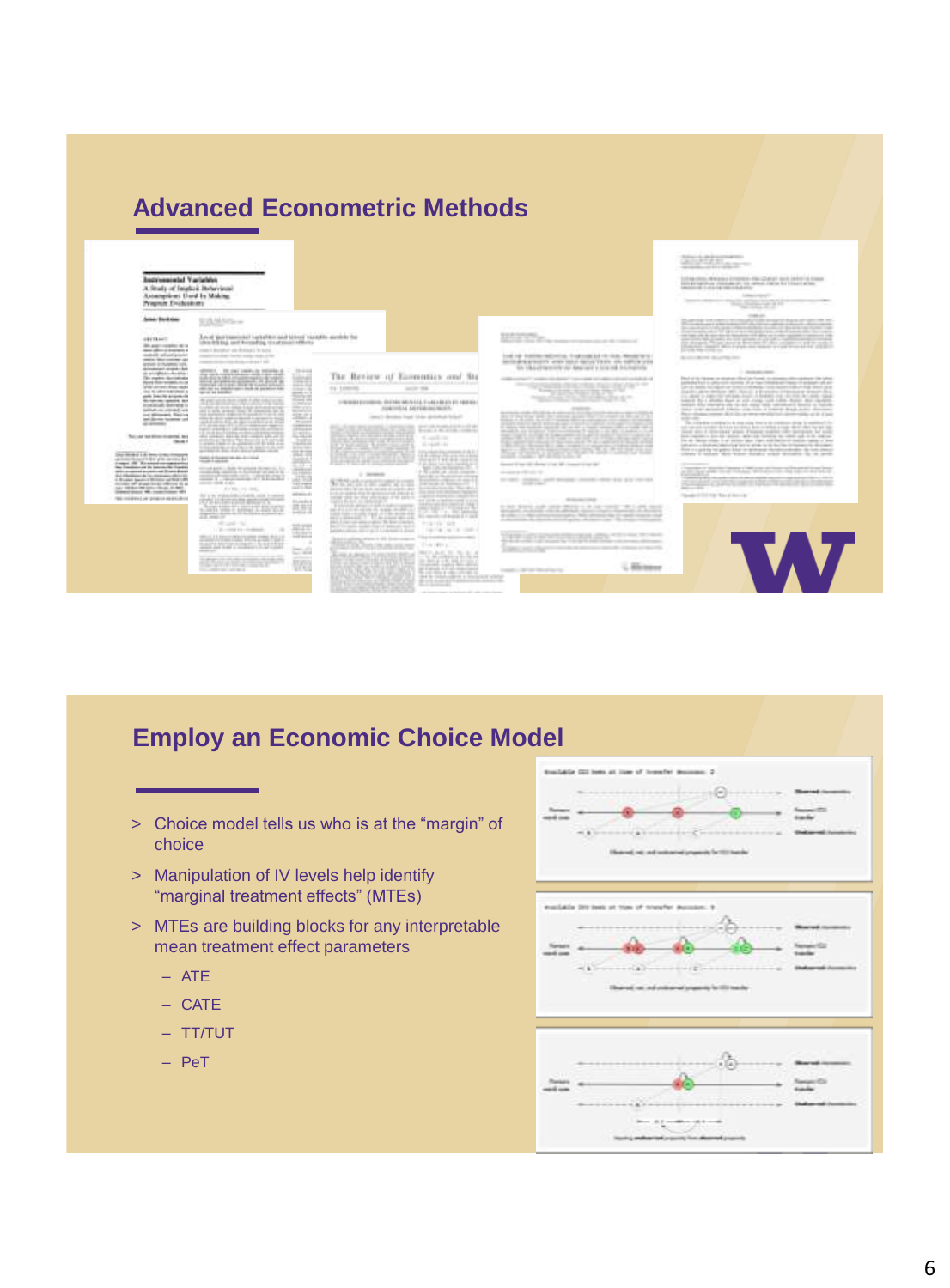## **Person-centered Treatment (PeT) Effects**

- > In a perfect RCT, one can estimate a
	- Population average treatment effect (pATE)
	- Conditional average treatment effect (CATE), e.g. the average effect of treatment for, say, 60 year old.  $\rightarrow$  averages over all unobserved confounders
- > With observational data, even with the same confounders measured, you can additionally learn about the unobserved confounder levels for a person by observing one's choice and the circumstance (IV-level) in which the choice was made
- > PeT effects are individualized effects conditioned on their observed confounder levels and averaged over their choice-specific unobserved confounder distribution.
	- Effect for each person in your sample, easily averaged over any factor



## Empirical Example

**Does transfer to intensive care units reduce mortality for deteriorating ward patients?**  Richard Grieve, Stephen O'Neill, Anirban Basu, Luke Keele, and Steve Harris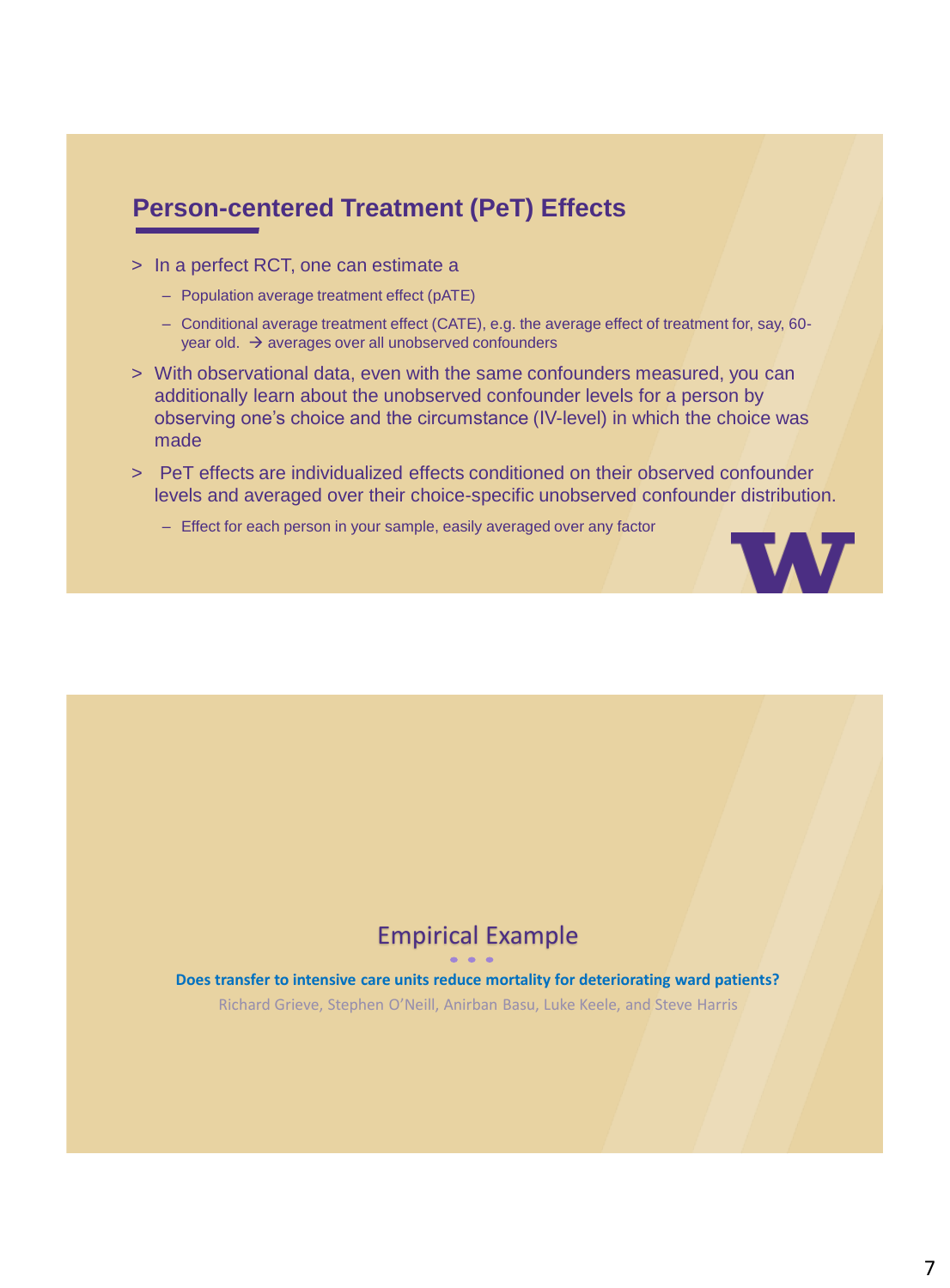## **Background**

- > **ICU Transfer versus stay in General Ward for hospitalized patients**
- > **Prospective cohort study of the deteriorating ward patients referred for assessment for ICU transfer in the UK**
- > **Primary Outcome: Death 7 days post assessment**
- > **Secondary Outcomes: Death within 28 and 90 days**
- > **Baseline covariates: demographics, some comorbidities, risk score**
- > **IV: # of ICU beds available at the time of risk assessment. Vary across hospital and over time**



## **Average Effects**

|                  | <b>2 SLS</b>        | Bivariate probit     | PeT Approach        |
|------------------|---------------------|----------------------|---------------------|
| 7-day mortality  | $-27.9%$            | $-10.5%$             | $-11.7%$            |
|                  | $(-73.8\%, 18.0\%)$ | $-47.1\%, 26.2\%)$   | $(.25\%, 1.5\%)$    |
| 28-day mortality | $-34.0%$            | $-7.9%$              | $-4.9%$             |
|                  | $(-89.9\%, 21.9\%)$ | $( -44.2\%, 28.4\%)$ | $(-26.4\%, 16.7\%)$ |
| 90-day mortality | $-25.6%$            | $-9.5%$              | $-4.7%$             |
|                  | $[-83.8\%, 32.5\%)$ | $-48.1\%, 29.1\%)$   | $[-28.5\%, 19.2\%]$ |
|                  |                     |                      |                     |
|                  |                     | ATE under            | ATE with semi-      |
| <b>LATE</b>      |                     | Normality            | parametric          |
|                  |                     | assumption           | estimation          |

• Notice the PeT estimates have narrower confidence intervals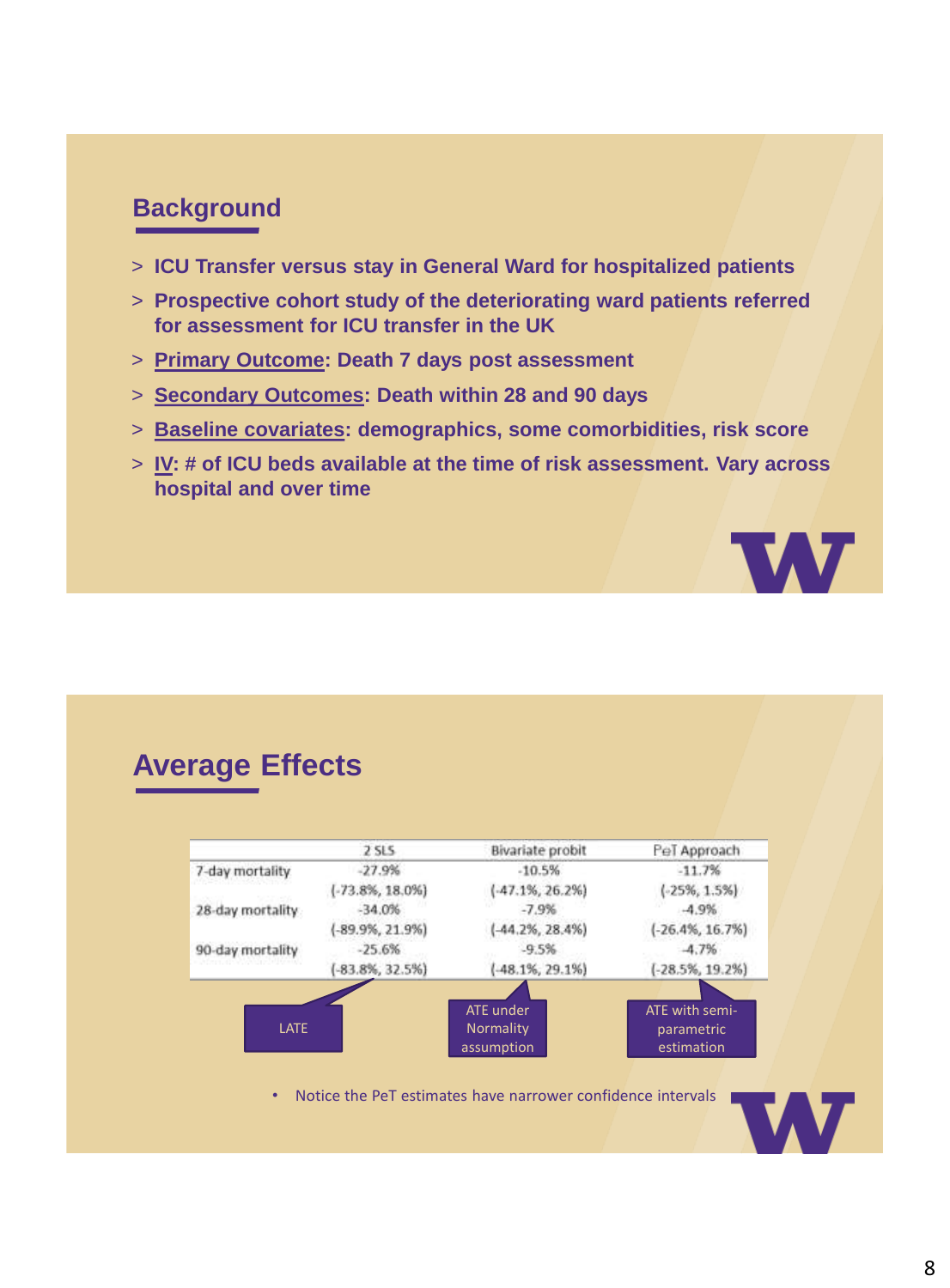# Focus of 7-day mortality

**Distribution of PeT Effects**

## Distribution of PeT effects

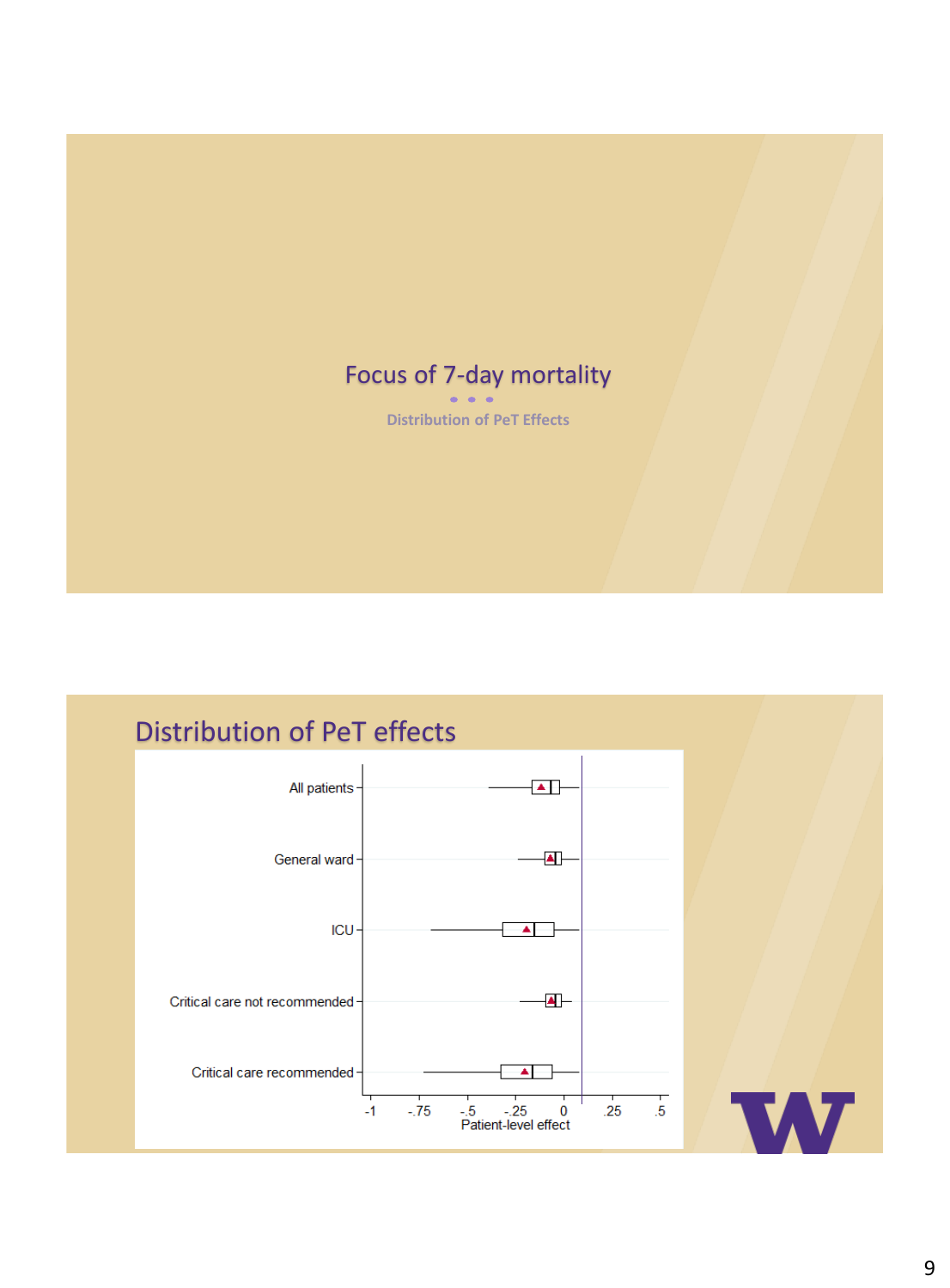

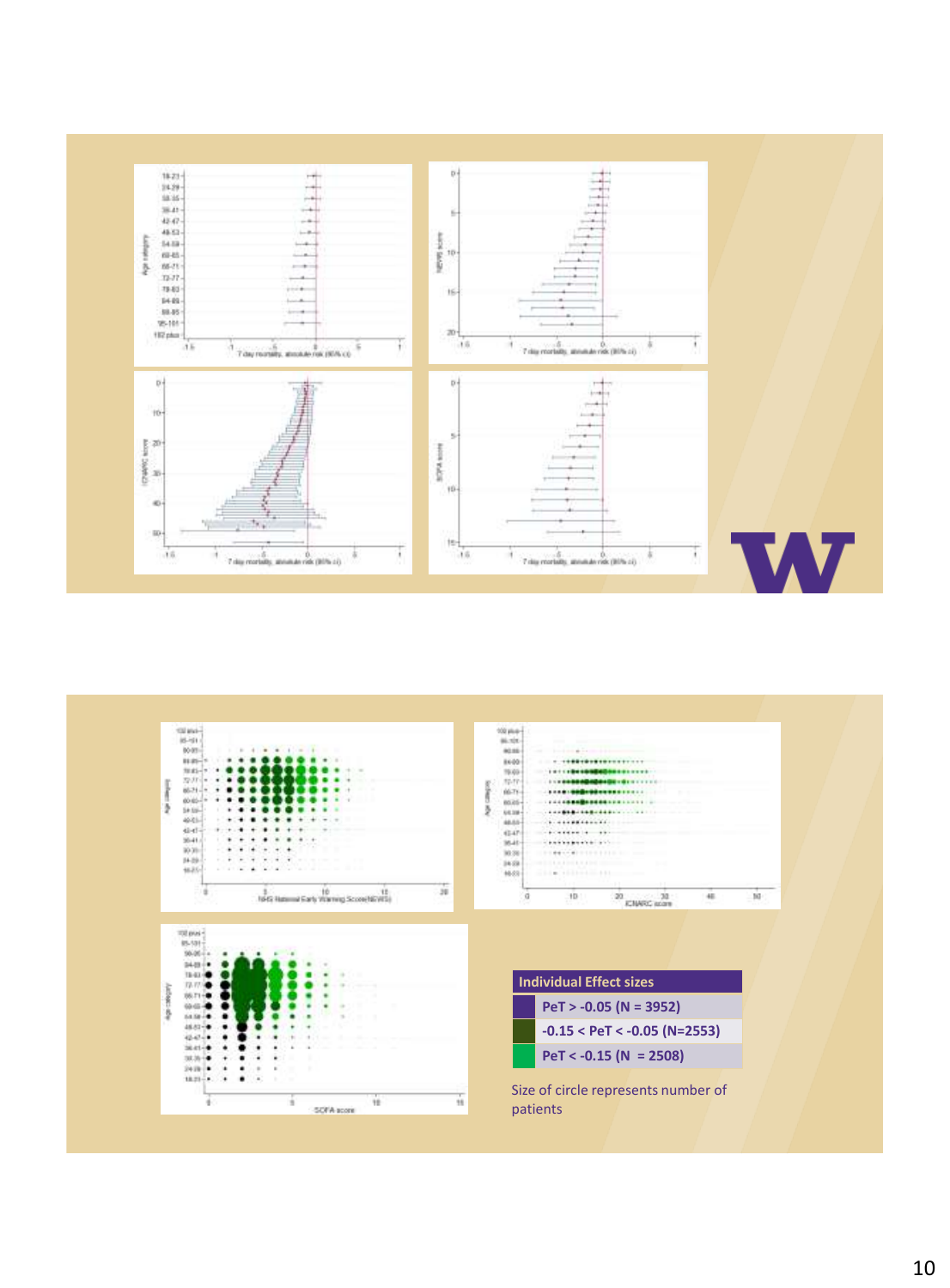

|                  |             | Robust   |          |       |                                              |              |
|------------------|-------------|----------|----------|-------|----------------------------------------------|--------------|
| logit dead7      |             |          |          |       | Coef. Std. Err. z P> z  [95% Conf. Interval] |              |
| age <sub>1</sub> | $-.099409$  | .0284813 | $-3.49$  | 0.000 | $-.1552314$                                  | $-.0435867$  |
| $aqe2$           | $-.0003175$ | .0002478 | $-1.28$  | 0.200 | $-0008033$                                   | .0001682     |
| $male \mid$      | $-.4829999$ | .1071483 | $-4.51$  | 0.000 | $-.6930068$                                  | $-.2729931$  |
| sepsis dx        | .1307296    | .1519559 | 0.86     | 0.390 | $-.1670985$                                  | .4285578     |
| periarrest       | $-.439148$  | .4189958 | $-1.05$  | 0.295 | $-1.260365$                                  | .3820686     |
| $ccmds1$         | 1.74724     | .6659889 | 2.62     | 0.009 | .4419257                                     | 3.052554     |
| $ccmds2$         | $-1.908907$ | .6518933 | $-2.93$  | 0.003 | $-3.186594$                                  | $-0.6312193$ |
| $c$ cmds $3$     | $-4.687485$ | 1.344332 | $-3.49$  | 0.000 | $-7.322327$                                  | $-2.052642$  |
| ccmds missing    | $-0.73532$  | 1.009079 | $-0.73$  | 0.466 | $-2.713079$                                  | 1.242439     |
| news score       | $-.7093541$ | .0508766 | $-13.94$ | 0.000 | $-.8090705$                                  | $-.6096378$  |
| icnarc score     | $-.1796798$ | .0155197 | $-11.58$ | 0.000 | $-.2100979$                                  | $-.1492618$  |
| sofa score       | $-1.267285$ | .0788085 | $-16.08$ | 0.000 | $-1.421747$                                  | $-1.112823$  |
| out of hours     | .8853215    | .1646926 | 5.38     | 0.000 | .5625298                                     | 1.208113     |
| weekend          | 1.317777    | .1152948 | 11.43    | 0.000 | 1.091803                                     | 1.54375      |
| winter           | .7233735    | .2653278 | 2.73     | 0.006 | .2033406                                     | 1.243406     |
| cons             | 20.16815    | 1.383138 | 14.58    | 0.000 | 17.45725                                     | 22.87905     |

Exploratory Multivariate Het. Prediction **Exploratory Multivariate Het. Prediction**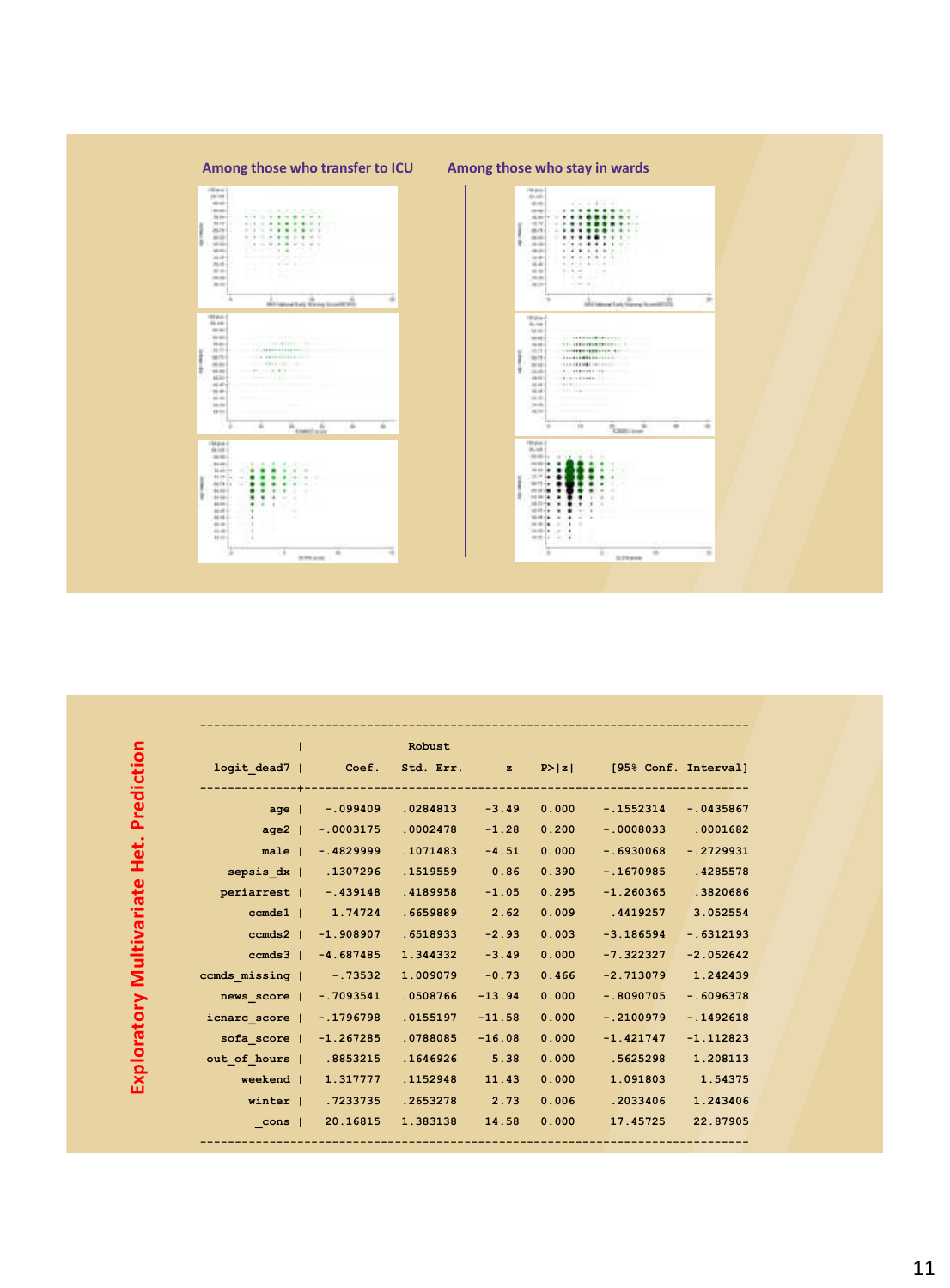## **Conclusions**

- > **Application of novel econometrics methods to real-world data can be extremely productive**
- > **Not all methods are created equal!**
- > **Analysts need to weigh methods across domains of** 
	- **causality,**
	- **interpretability,**
	- **precision,**
	- **ease of use**
- > **Validation is a requirement for hypothesis generation exercises**

## **References**

**Basu A, Meltzer D. Value of information on preference heterogeneity and individualized care. Medical Decision Making 2007; 27(2):112-127.** 

Basu A, Heckman J, Navarro-Lozano S, et al. Use of instrumental variables in the presence of heterogeneity and self-selection: An application to<br>treatments of breast cancer patients. Health Econ 2007; 16(11): 1133 -1157.

**Basu A. 2009. Individualization at the heart of comparative effectiveness research: The time for i-CER has come. Medical Decision Making, 29(6): N9-N11.**

**Basu A, Jena AB, Philipson TJ. The impact of comparative effectiveness research on health and health care spending. J Health Econ. 2011;30(4):695-706.**

**Basu A. Economics of individualization in comparative effectiveness research and a basis for a patient-centered health care. J Health Econ. 2011; 30(3):549-559.**

**Basu A. Person-Centered Treatment (PeT) effects using instrumental variables: An application to evaluating prostate cancer treatments. Journal of Applied Econometrics (In Press).**

**Heckman JJ, Vytlacil EJ. Local instrumental variables and latent variable models for identifying and bounding treatment effects. Proc Nat Acad Sci 1999; 96(8): 4730-34**

**Heckman JJ, Urzua S, Vytlacil E. Understanding instrumental variables in models with essential heterogeneity. Rev Econ Stat 2006; 88(3): 389- 432.**

Kaplan S, Billimek J, Sorkin D, Ngo-Metzger Q, Greenfield S. Who Can Respond to Treatment?: Identifying Patient Characteristics Related to<br>Heterogeneity of Treatment Effects. Medical Care 2010; 48(6): S9-S16



**MV**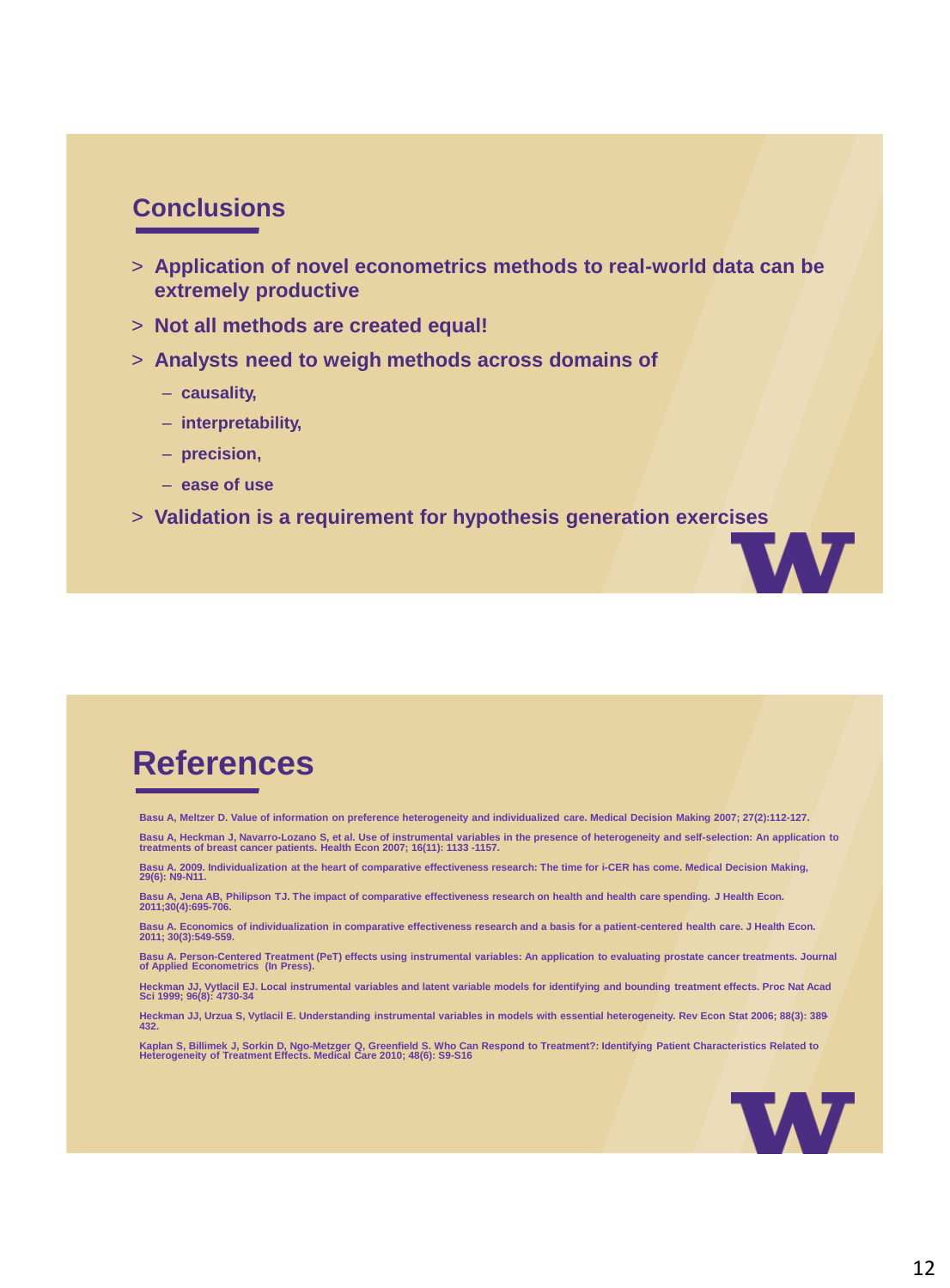



#### Figure 2.

Trends in NCI treatment trial enrollment rates in North Carolina, by gender and race, 3-year averages, 1996-2009.

Zullig et al. N C Med J. 2016 Jan-Feb; 77(1): 52–58

Lactation

Child (<18 y)

Older people (>65 y) Intellectual disability

Physical disability

 $\frac{1}{20}$ 

 $\frac{1}{40}$ 

Percent of Trials

 $60$ 

 $\overline{80}$ 

 $\frac{1}{100}$ 



**W** 

**W**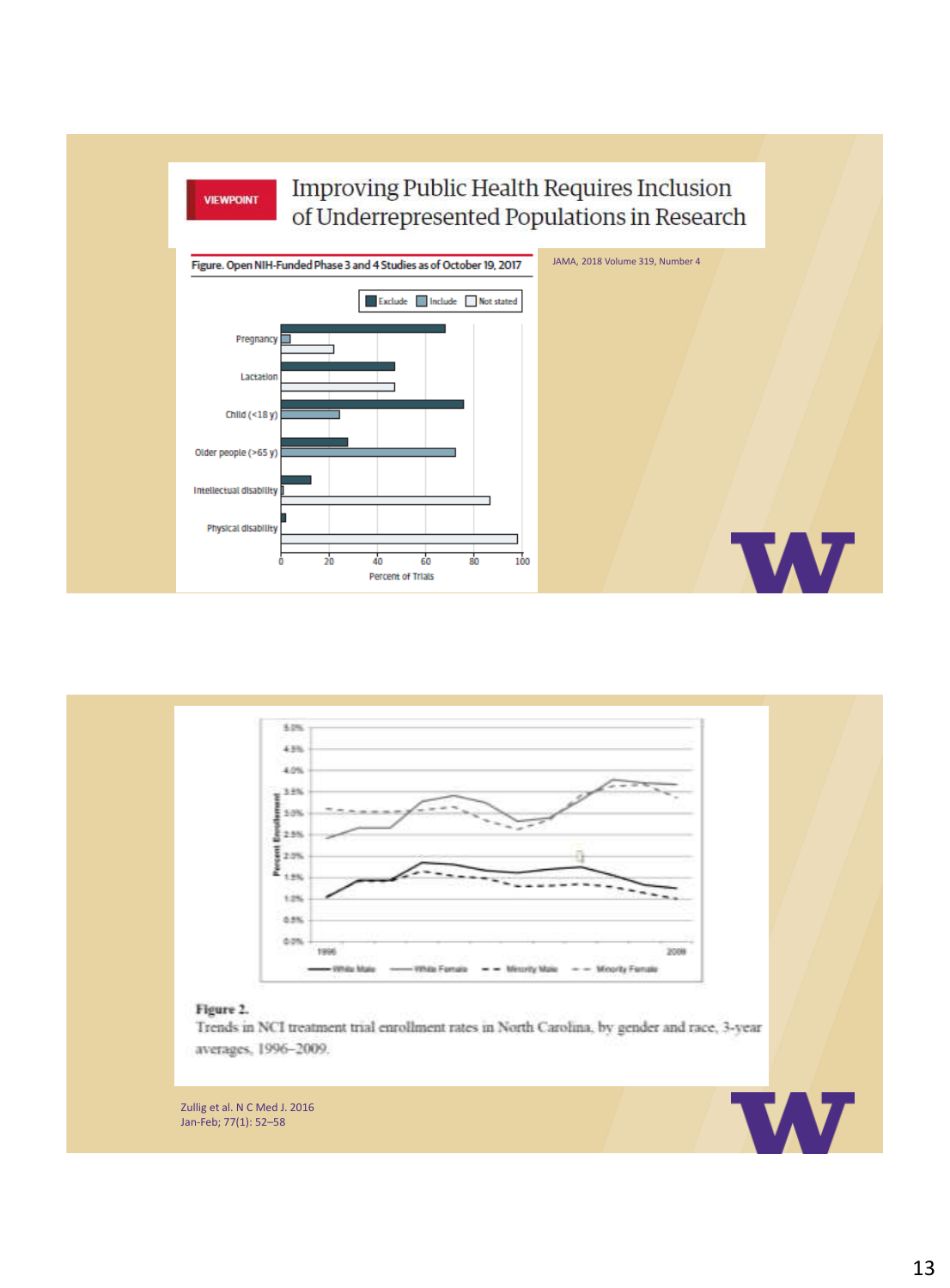## **Background**

- > **Adult Intensive Care Units (ICU) costly and scarce resource**
	- **Supply usually lags demand**
- > **No RCT evidence**
- > **Observational study evidence**
	- **Do not deal with the endogeneity of transfer**
	- **Do not recognizing heterogeneity in returns from transfer**
- > **Transfers to ICU typically relies on clinical judgement**
	- **Not perfect proxy for reliable and causal evidence**

### **Our Study**

- > **Exploit natural variation in ICU transfer according to ICU bed availability for deteriorating ward patients in the UK**
- > **The (SPOT)light Study (N = 15,158)**
	- **Prospective cohort study of the deteriorating ward patients referred for assessment for ICU transfer**
	- **Hospitals were eligible for inclusion if they participated in the ICNARC Case Mix Programme**
	- **Patients recruited between Nov 1, 2010 - Dec 31, 2011 from 49 UK NHS hospitals**
	- **A variety of exclusion conditions were applied to identify deteriorating ward patients who are equipoised to be transferred to ICU**



**TAT**